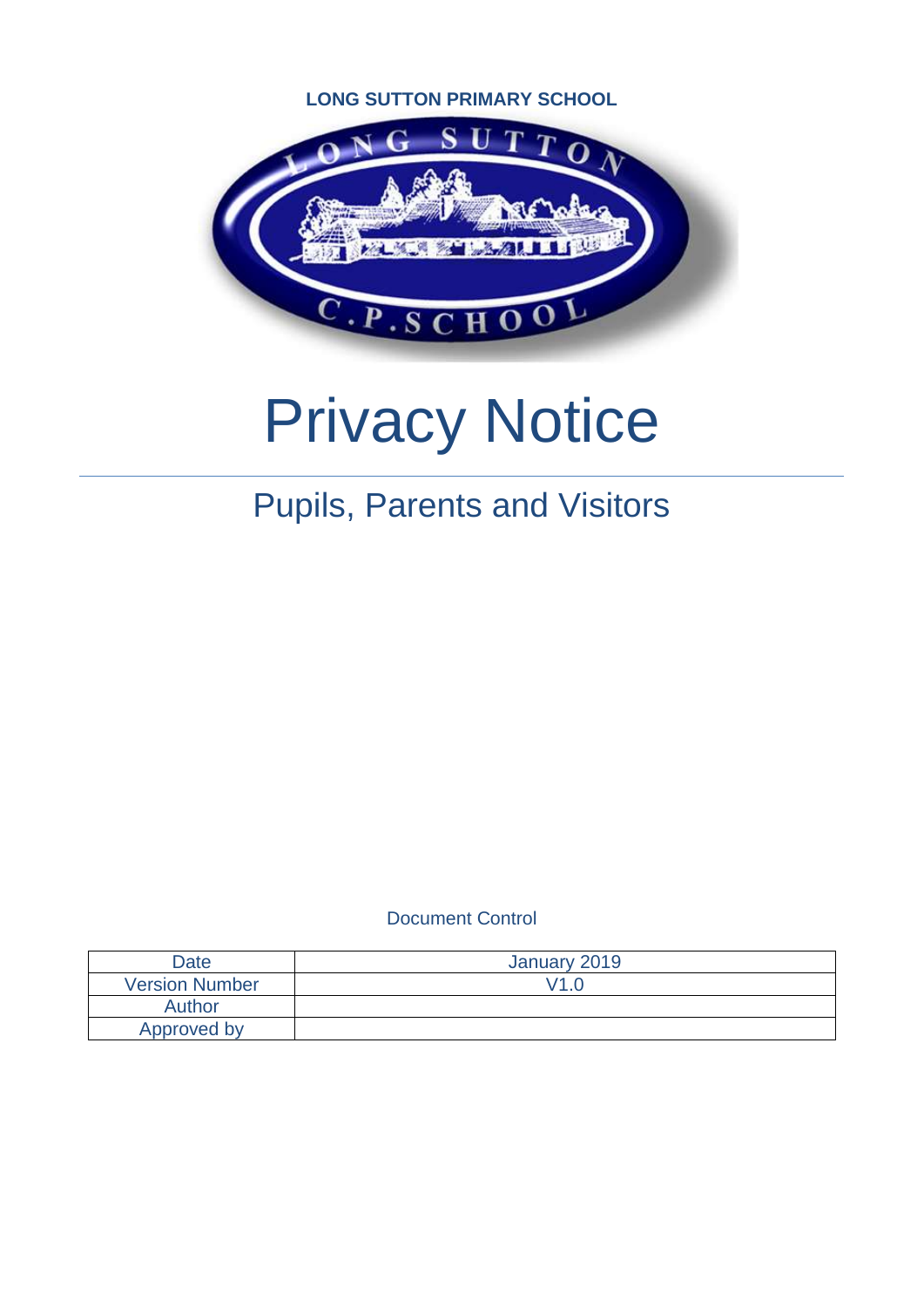# **Contents**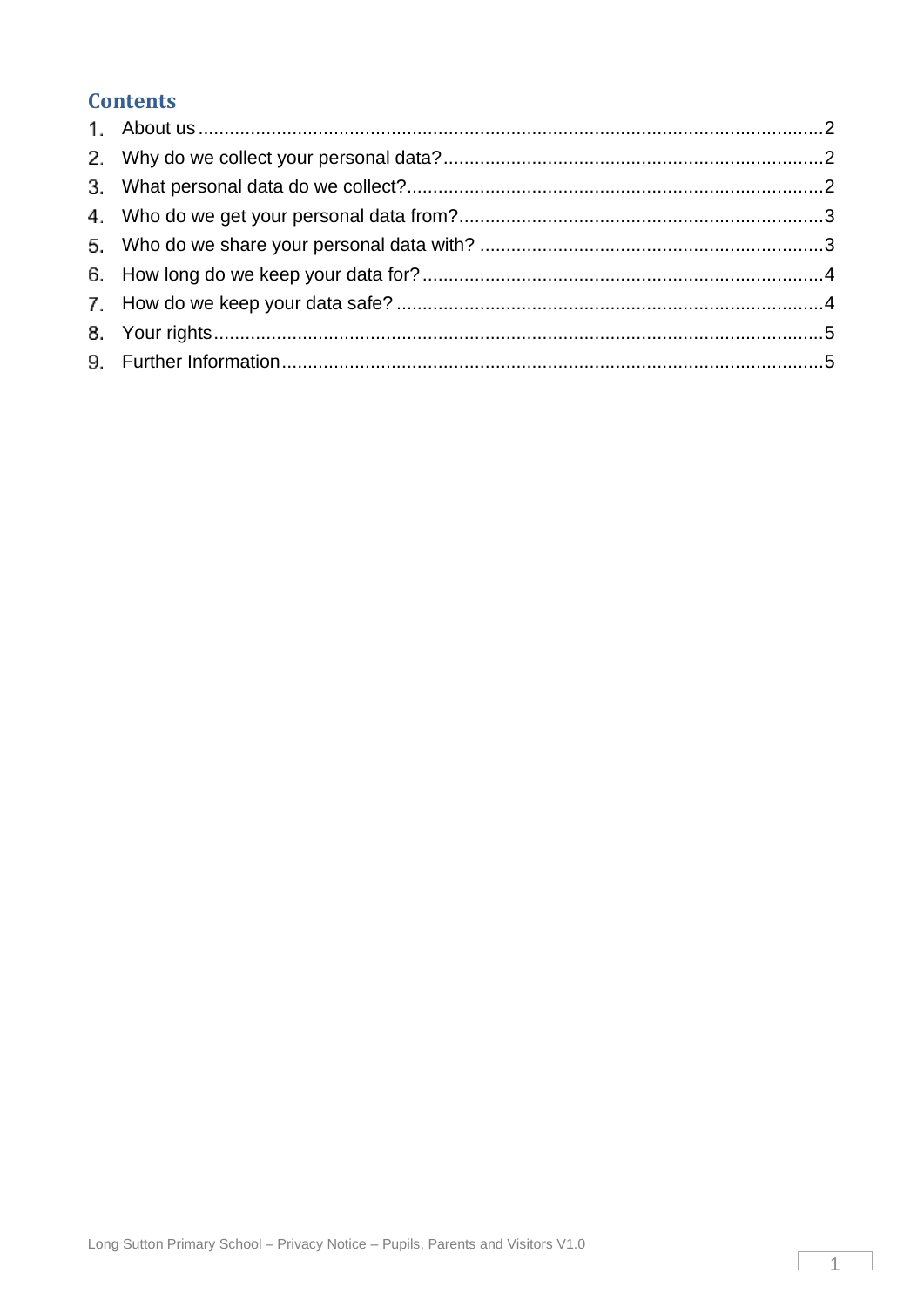#### <span id="page-2-0"></span> $1.$ **About us**

Long Sutton Primary School (the school) is the "Controller" of the personal data provided to it. This means the school is responsible for deciding what data it holds and how it is used.

This notice will explain more about how we process your personal data.

#### <span id="page-2-1"></span> $2<sub>1</sub>$ **Why do we collect your personal data?**

We collect and use personal data about you to in order to provide and facilitate the delivery of education. We will only use your personal data where the law allows us to and we will not collect any personal data that is not required to perform our services. More specifically, these services may include but are not limited to:

- Provision of education;
- Monitoring and reporting on pupil progress;
- Protecting pupil welfare;
- Providing appropriate pastoral care;
- Assessing the quality of our services;
- School meal provision;
- Class list distribution;
- Educational visits and after school clubs:
- Collecting, processing and administering statutory data;
- Specialist services for pupils or families who may need extra support;
- Special educational needs reviews and plans;
- Health and safety.

As far as is reasonable and practicable, will ensure that the information recorded is accurate and kept up to date.

We only collect and use personal data where there is a lawful basis. Most commonly we process personal data where:

- We need to comply with a legal obligation;
- We need to perform an official task in the public interest.

And less commonly where:

- We have obtained consent to use data in a certain way;
- We are processing based on our legitimate interests.
- We need to protect an individual's vital interests.

#### <span id="page-2-2"></span> $3.$ **What personal data do we collect?**

The personal data we collect may include data about your child and/you, such as: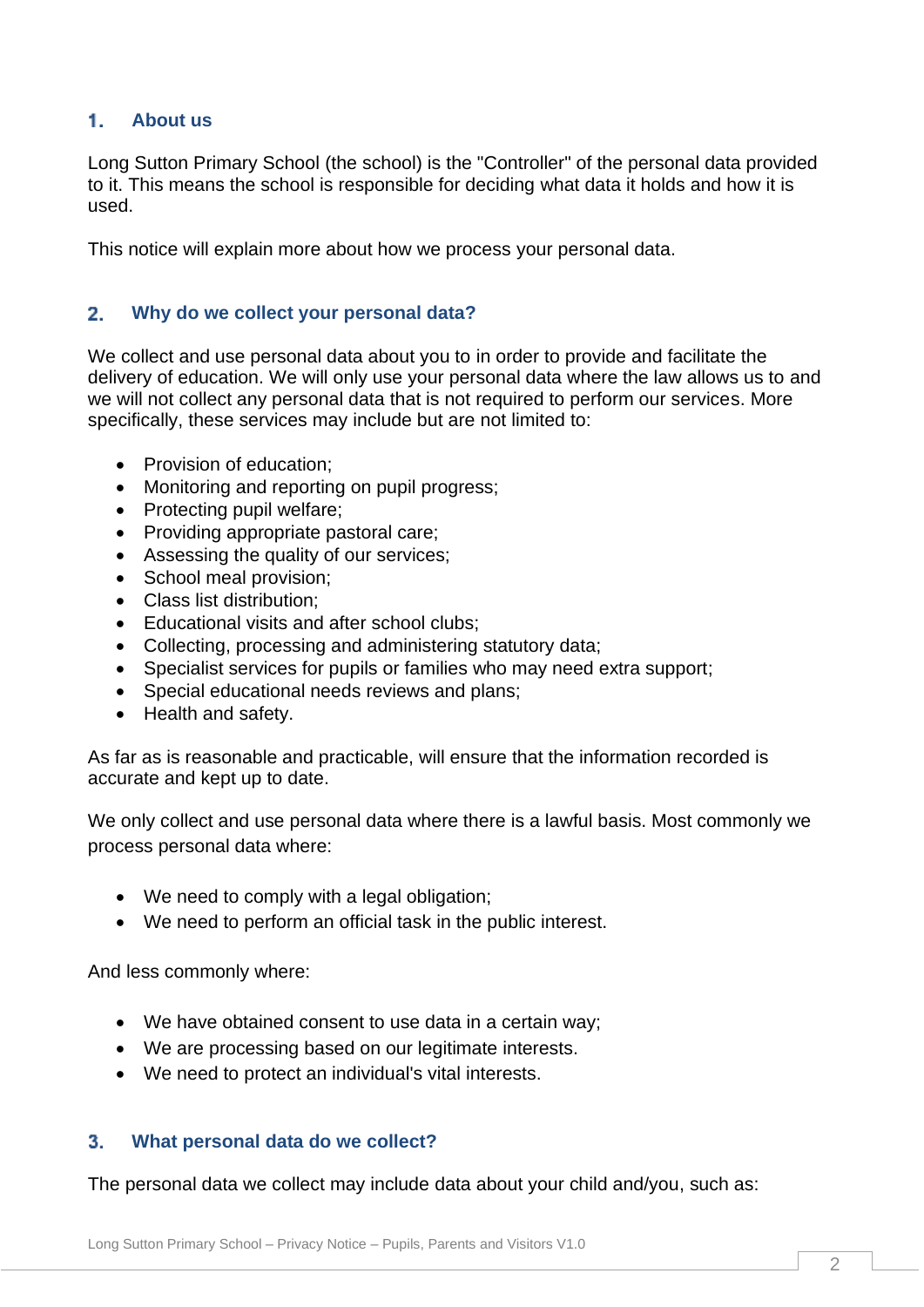- Personal contact details, such as name, address, telephone number and email address;
- Date of birth;
- Identification documents;
- Pupil number;
- Education records including assessment and attainment;
- Attendance records:
- Safeguarding information;
- Behavioural and exclusion information;
- Support and care package details;
- Special educational needs including need and ranking;
- Dietary requirements;
- Free school meal eligibility;
- Emergency contact information;
- Payment details:
- Information about your use of our information and communication systems;
- Photographs.

We may also collect and use the following "special categories" of more sensitive personal information:

- Information about your race, ethnicity, religious beliefs, sexual orientation and political opinions;
- Information about your physical and mental health, including any medical conditions, health and sickness records;
- Information about criminal convictions and offences, including information from the Disclosure and Barring Service.

#### <span id="page-3-0"></span>**Who do we get your personal data from?** 4.

We typically collect personal data in the following ways:

- Provided directly by the parent/guardian/pupil/individual;
- Provided directly by the parent/quardian on behalf of a child;
- Provided by another professional organisation involved in the provision of services;

The majority of pupil data is mandatory to enable school operations; however some data we ask you to provide is voluntary. We will inform you at the point of collection whether the information is required or optional.

Professional organisations may include other public sector bodies such as health, police services, other schools and local authorities. We may also receive information from government bodies and regulators such as the OFSTED and Department for Education.

## <span id="page-3-1"></span>**Who do we share your personal data with?**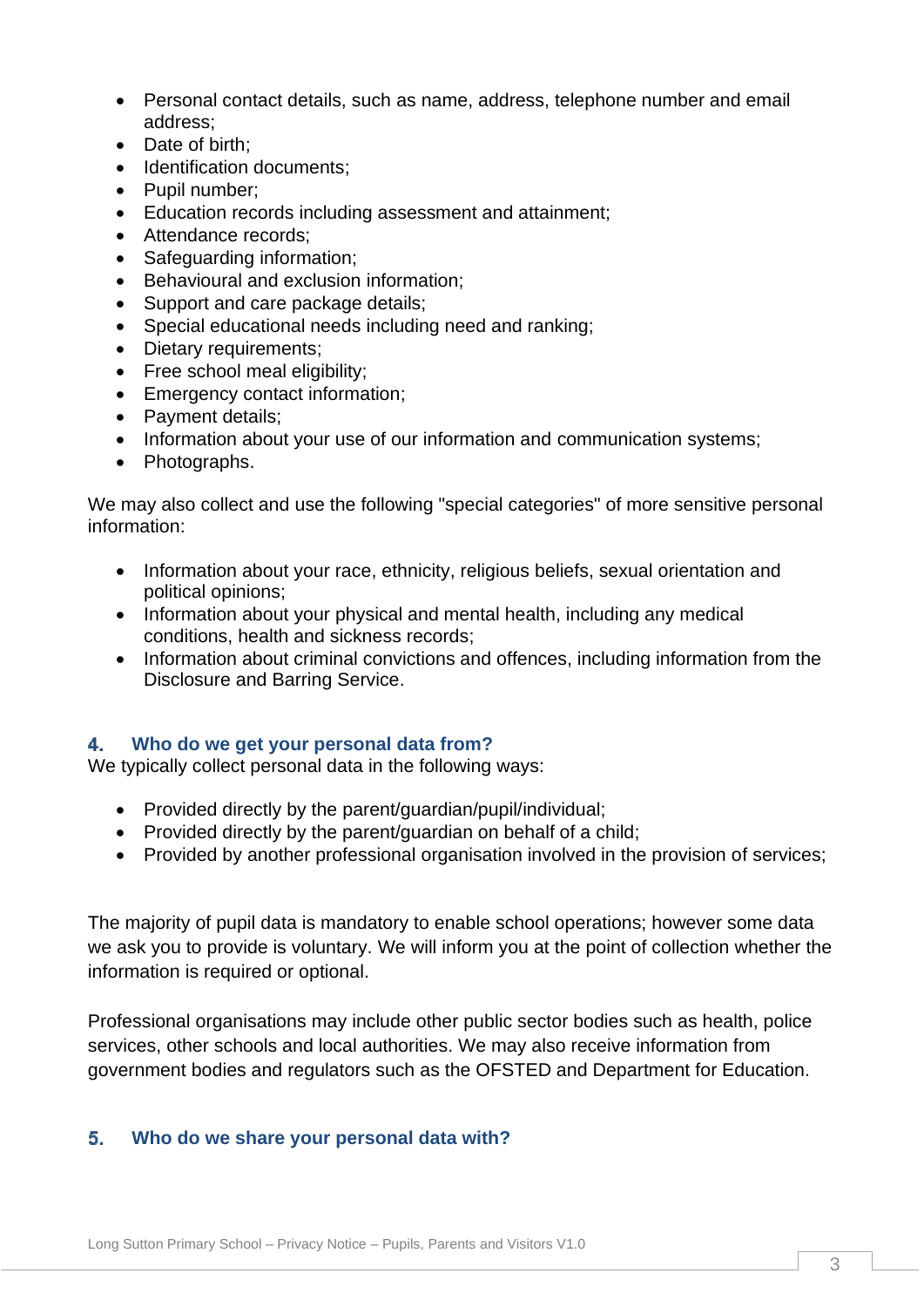We will only share information when it is necessary to do so and in accordance with the law. Internally, access to personal data is strictly limited. Where applicable we may share your data with organisations that deliver services on behalf of the school.

Where necessary, we may share your personal data with the following categories of recipients:

- Local authority;
- Other schools:
- Department for Education (DfE);
- National Pupil Database (NPD);
- Standards Testing Agency (STA);
- Education and Skills Funding Agency (ESFA);
- Government departments and agencies;
- Health service provider i.e. school nurse and/or NHS;
- Providers of goods and services;
- Regulatory bodies e.g. OFSTED;
- Professional advisors and consultants;
- Researchers and external survey organisations;
- Pupils' family and representatives;
- Other parents (class lists);
- Charities and voluntary organisations;
- Police forces, other law enforcement, courts and tribunals.

#### <span id="page-4-0"></span>6. **How long do we keep your data for?**

We are required to retain your personal data only for as long as is necessary in connection with the services provided, after which it will be securely destroyed in line with the school's retention policy or the specific requirements of the organisation that has shared the data with us.

Retention periods can vary and will depend on various criteria including the purpose of processing, regulatory and legal requirements, and internal organisational need. Retentions periods are defined within the school's retention guidelines which are available on request.

#### <span id="page-4-1"></span>7. **How do we keep your data safe?**

Your data is held securely and in accordance with the schools information security policy. The school ensures that appropriate technical and organisational measures are in place to keep your information safe and to reduce the risk of loss and theft.

Access to personal data is strictly controlled.

Data protection training is made available to all staff and there are a number of policies in place that all staff are required to abide by when processing personal data.

Your personal data is not processed outside of the EU by the school or any of its service providers.